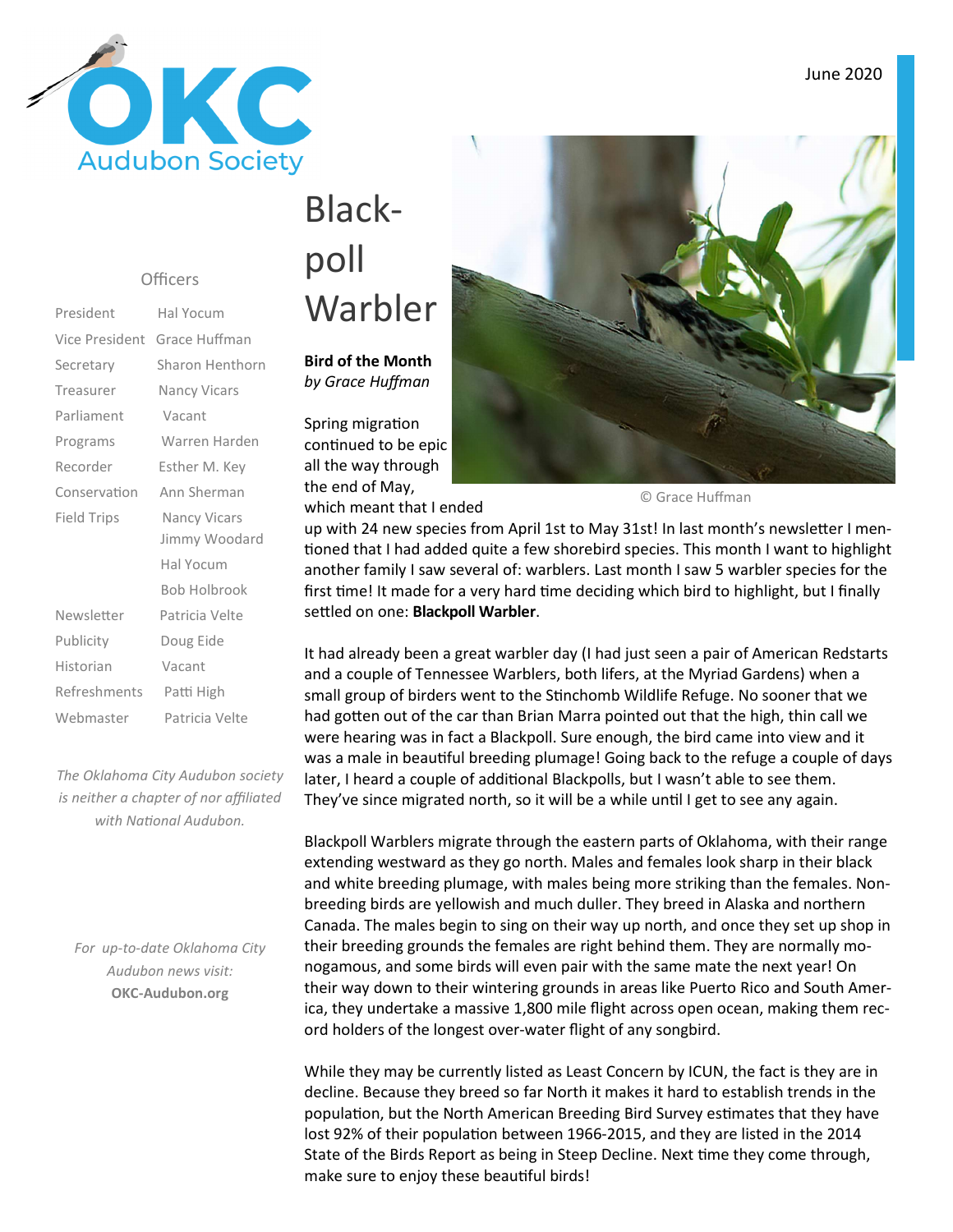## President's Perspective

#### A Most Unusual Spring - 2020

Fellow birders, the spring migration is all but over now and I hope that you were able get out and see some interesting or "life" birds in spite of the near total "lockdown" of all group functions of over 5-10 people. Even those small groups were discouraged. Certainly a most unusual spring this year - 2020!

As I mentioned in a previous message our birding activities are a great way to accomplish SOCIAL DISTANCING. That is what I did, either alone or In a very small group.

For those of you that heard about all and I mean ALL , of the shore birds that gathered at Rose Lake and nearby ponds and went to see them, you really had a treat. It started with the discovery of a pair of whooping cranes and then just exploded with an unusual array of birds, from peeps, sandpipers, ducks, and many larger shore birds- willets, dowitchers, godwits, and a long billed curlew! The lucky few were treated to a peregrine falcon and Cooper's hawk visit or two.

The eastern side of the state had a wide variety of migrating wood warblers. Brian Marra and I did our own 3-day "warbler trip" to Sequoyah NWR, and south to McCurtain County WMA, the Little River NWR and the Red Slough. We had



sightings or singing warblers at all stops. We notched 22 warblers, including a couple rarer ones - blue winged, palm, Swainson's, Blackburnian and hooded. Even seeing that many we missed a few seen by others - bay breasted and worm eating.

Now it is time to settle into enjoying the summer birds at your favorite spots. A very good variety can be found at Lake Thunderbird, South Jenkins Road in Norman, the ponds and fields around Rose Lake and Mitch Park in Edmond. The latter provides nice sightings of Bell's vireo, ruby and black- chinned hummingbirds, painted buntings, and yellow billed cuckoos.

We all missed our usual meetings with the talented and interested speakers that Warren arranges as well as the many planned group field trips.

Finally, our club picnic in June is cancelled. There is a possibility of having a limited social event in late August with Terri Underhill as our host. If enough of you have an interest and feel that it is safe enough for you to attend let me know. Please RSVP to me by text or call to 405-819-4852 or an email to drhal2@cox.net. If we have 20 or more interested we may just do it! (Certainly with some precautions In play).

Good birding. I look forward to possible meetings in the fall, with some programs, perhaps by our many great photographers.

Welcome to OKC Audubon

*—Hal A. Yocum* 

Tom Stanley, OKC

There will not be a June meeting. We will be on hiatus during July and August but are hopeful to get back to together in September.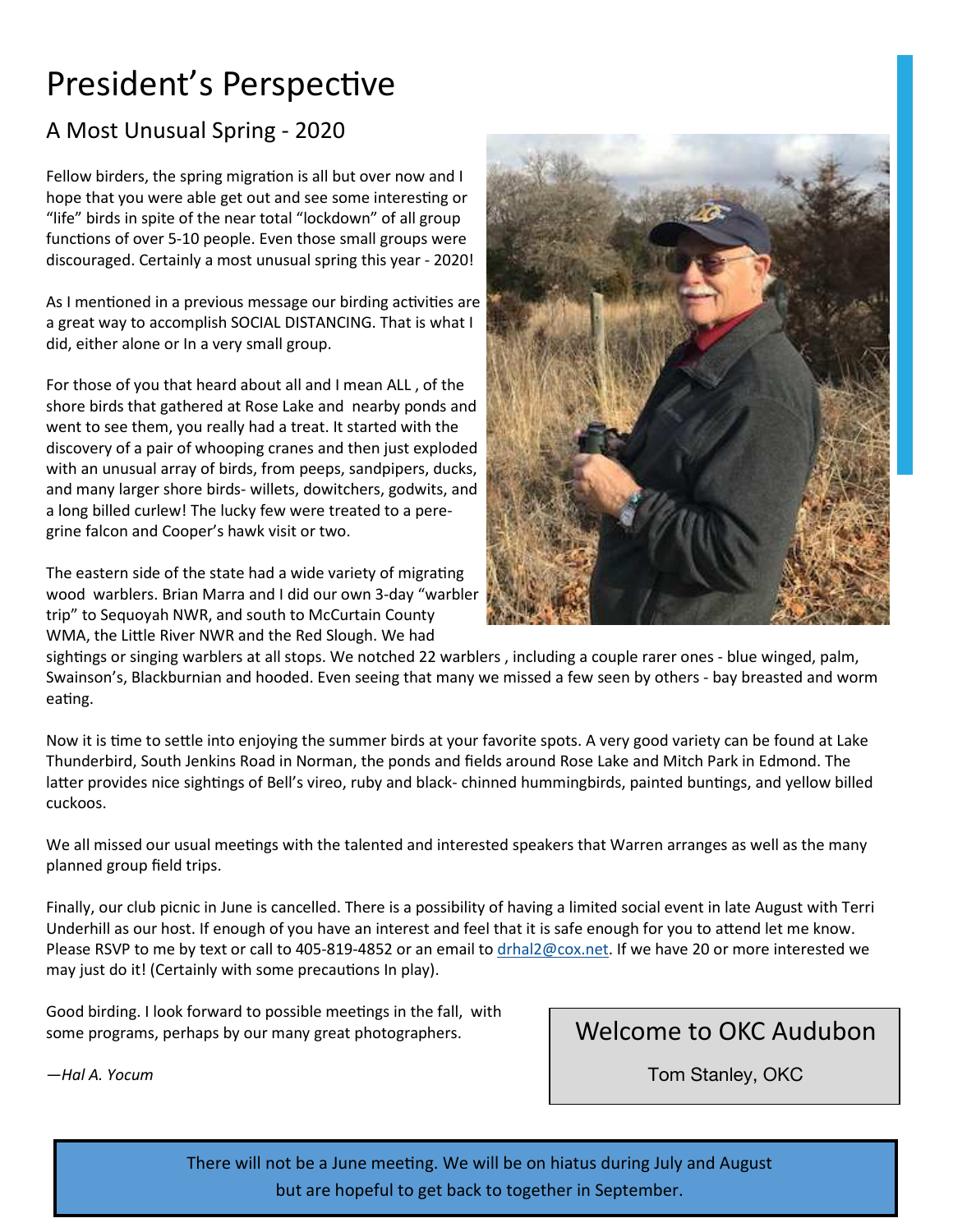## Chirpings

**By Patti Muzny** 

#### **May and early June 2020**

In early May all was well with my backyard birds, but as we know, things can turn around so quickly. The Robins that had nested under our patio had at least three wobbly yellow gapes that would arise multiple times from their well sheltered home tucked into what seemed to be a safe place. I spent a lot of time watching the parents stuff worms and insects into those eager beaks. We left town one weekend and when I checked on them Monday morning, no Robins were to be found either in the yard or in the nest!

A few days earlier I had witnessed an altercation between a crow and our Robin pair in the lawn directly below the edge of the pa tio cover. Now I'm wondering if perhaps the crow returned when I was not on guard and plundered the nest. There was no way a cat could have done it and probably nearly impossible for a squirrel to reach it. Nancy Vicars related a story from many years ago when she witnessed a crow raid a Robin's nest that was built on her patio in Midwest City. The crow swooped in and grabbed the nestlings and fed them to the crow's growing family! This nest



failure was the third for our yard. I miss my Robins!!

But as life marches onward, I find other species to observe. I watched the pair of Mississippi Kites build a nest in our elm tree at the south edge of our property. I'm thinking it might have

been this pair's first attempt at constructing a substantial abode from sticks when our unpredictable Oklahoma wind was howling! During one trip to the nest, I saw her fly over to a utility wire near her nest tree with a twig about a foot long and attempt to transfer it from her beak to her talons. The twig didn't cooperate and it fell to the street below. The kite watched it drift down and looked at it for a few seconds before she flew to the utility pole and sat there for a while rather than make an effort to retrieve it. If birds actually have a thought process it may have been something like, "What the heck just happened here?" As of June  $6<sup>th</sup>$ , she's incubating eggs and the male usually perches nearby. So far Sam has not been dive bombed when he mows and she doesn't bother me when I walk on that side of the yard.

Yesterday I watched another Kite carrying a stick into a tree in



our neighbor's yard two doors down from us. Our neighborhood has mature trees that seem to be a magnet for kites. They can be seen all over. I do enjoy our kites, but when Brian told me he saw one with a larger black bird in its talons, I fear it might have been one of our Purple Martins. Can we hope it was perhaps a starling instead?

Our yard has no shortage of predators – Mississippi Kites, Cooper's Hawks, Red-shouldered Hawks, Crows and the neighbor's cat.

Our Carolina Chickadee family fledged their young, and there is at least one left that comes to the feeder with the adults. Our Downy Woodpecker pair hatched young, but we could never determine how many, if any, actually made it out of the nest before the last windstorm blew the limb with their nest out of the tree. A raucous Great-crested Flycatcher is usually the first one up and the last one to roost and we always know he's here. He usually gets quiet about the time the fireflies come out. I've also seen and heard a Yellow-billed Cuckoo in and around our yard – not once but about three times. We have had them once or twice before, but just one quick sighting. Would love to have them nesting here!

I'm still enjoying my garden, my birds and watching to see what adventures with Ma Nature arrive with each day. Sometimes she's downright cruel and sometimes she's just delightful. Have a wonderful summer!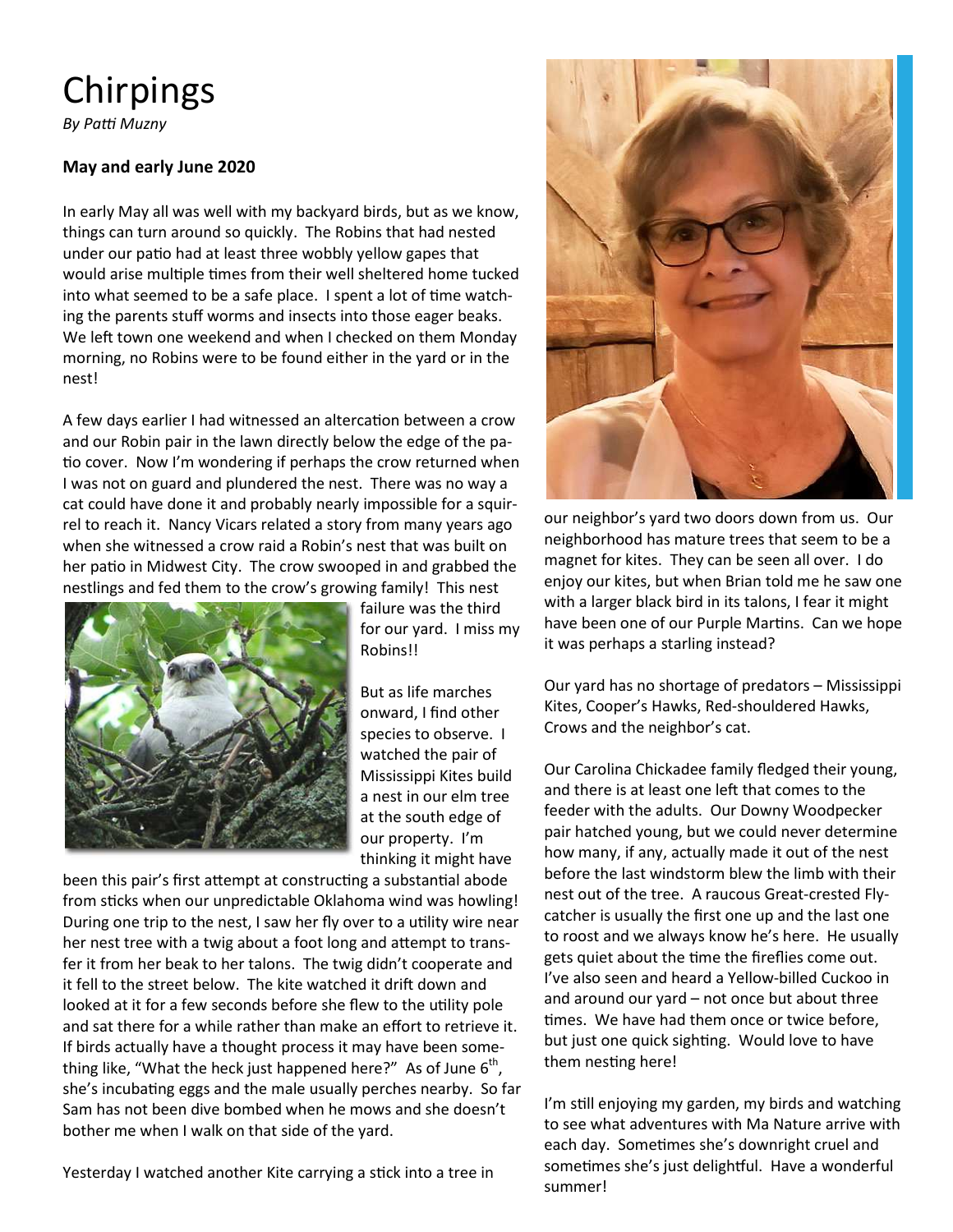## **Conservation**

By Ann Sherman

In the time of pandemic when we humans retreat to our homes the wild animals are breathing signs of relief.

Turtles in Brazil are born and go to sea without the normal crush of humans there to watch the event. In Wales wild goats have reclaimed a town. They strut down the street eating the flowers in window boxes if they so desire. After all, the town now belongs to them.

A mountain lion hung out over Pearl St. in Boulder. That is the main street in town. So lacking in people the normally shy cat was seen in a tree in the middle of the entertainment district.

In our own yards have you noticed the sound of the birds in the morning is so much clearer? It's actually because human activity has been so much less. Less cars on the road. Less planes in the air. The air is cleaner. The noise pollution is much less. Light pollution has got to be down as well. It's a joy when I wake and hear the sounds in my yard. The parks are fairly empty. The birds seem much less tense when I do go out to public places. I haven't gone out to do serious birding. I'm in the yard or walking the dog in the neighborhood. We hit a park now and then. The American Bird Association advises "Keep your eyes on the skies but your butt close to home." That's the scoop on ethical birding in the time of covid. Birdwatching has grown. I've read numerous articles on how everyone is doing it now. Lets hope it remains as popular when things get back to normal.

There is a bad side to this that we need to keep an eye on. The current administration is using the pandemic to do things that are unacceptable and would normally raise a hue and cry. They are rolling back environmental protections for birds. They are allowing the air and water to be more polluted. Easing limits on auto emissions. Restricting the reach of the Endangered Species Act and eviscerating the Migratory Bird Treaty Act. Ending the five-decade-old measures to prevent uninten tional killing of migratory birds is likely to result in the death of hundreds of millions of birds. We do not need to sacrifice the natural world so we can drive more and get back to work quicker. These are gifts to industry they don't need. These protections of animals and people have been carefully built up over decades….watch what they are doing….not what they say. Birds don't vote. They don't write their representa tives. We need to do it for them.

*Thank you to Jennifer Ackerman. Author of "The Bird Way: A New Look at How Birds Talk, Work, Play, Parent and Think."* 

## Junior Duck Stamp winners selected



Madison Grimm, a 13-year-old from South Dakota, took top honors in the Service's National Junior Duck Stamp Art Contest with her acrylic rendition of a wood duck. Her artwork will grace the 2020-2021 Junior Duck Stamp, which will go on sale June 26 and supports conservation education for students in kindergarten through 12th grade.



London Peterson won Best of State—OK and Top 10 honors with the Common Goldeneye painting in the Junior Duck Contest.

The first national Junior Duck Stamp art contest was held in 1993. The stamp encourages students to explore their natural world, participate in outdoor recreation activities, and learn wildlife management principles. Approximately 2,000 Junior Duck Stamps are sold annually for \$5 each.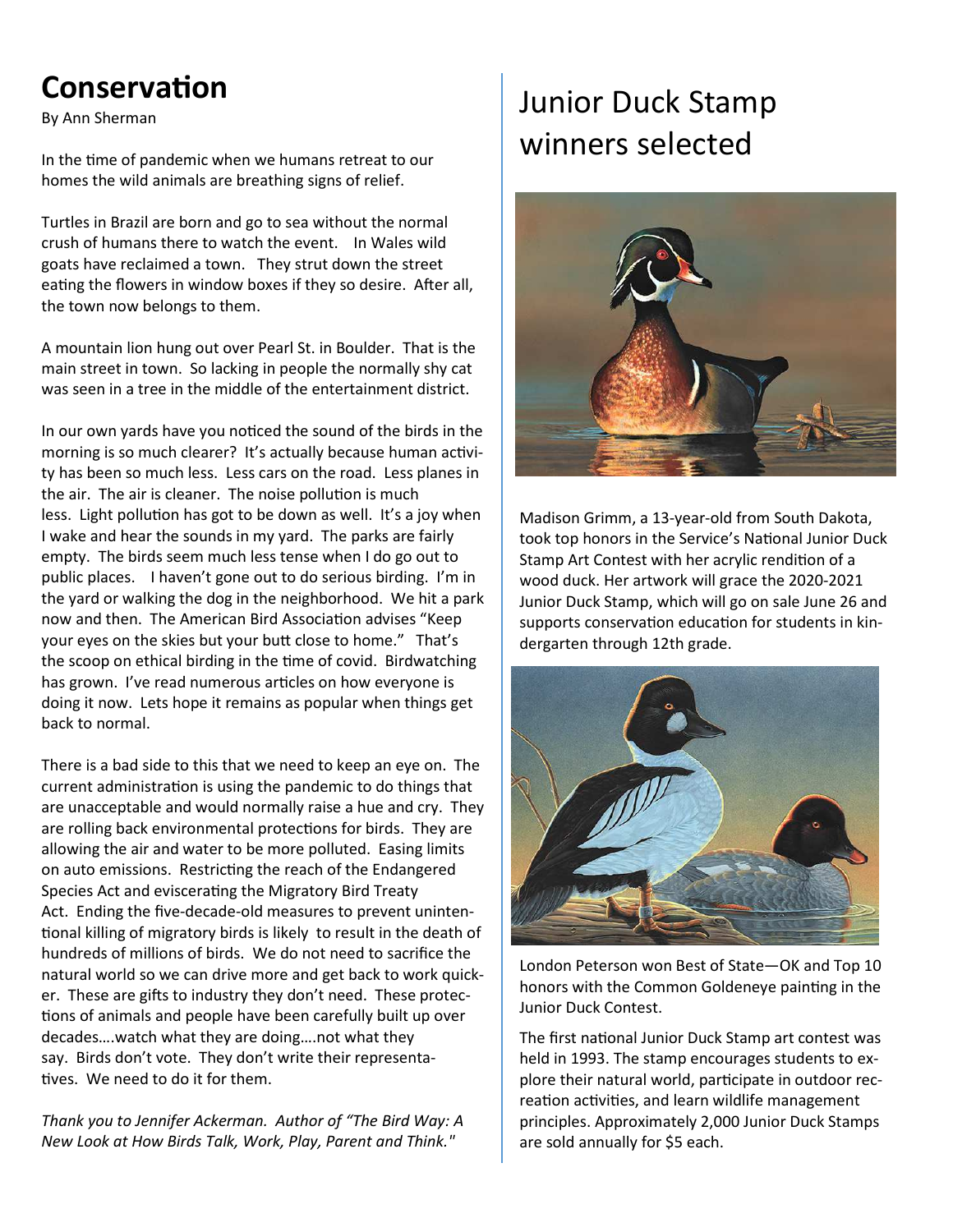## Recorders Report

#### **May 2020**

May was warbler and flycatcher month. For birders that got out and about warblers were observed in various locations including a few rare visitors to our area. The quiet flycatchers were also noted and it appears one species has started nesting in two different counties. The elusive Bobolinks were reported in six central Oklahoma counties. Photo-



graphs and audio recordings are being used to document these unusual and beautiful sightings. What an interesting month!

On April 30<sup>th</sup> Laura Madden photographed a **Western Tanager** in Blanchard in McClain

© Laura Madden

County; John Tharp had **Black Terns** at Lake Thunderbird SP – East Sentinel; and Scott Loss counted Ovenbird at Lake Carl Blackwell in Payne County. On May 1<sup>st</sup> Brian Marra heard and recorded Ovenbird at Arcadia Lake in OKC. On the 2<sup>nd</sup> D&D Norris noticed Yellow Warbler at Kairworks Garden in Logan County; Larry Mays spotted Greater Roadrunner and Chimney Swift in Newcastle; and Landon Neumann identified

**Acadian Flycatcher** at the known breeding spot in Payne County. On the 3<sup>rd</sup> John Tharp verified **Ruddy Turnstone** at Lake Thunderbird – East Sentinel and heard an Ovenbird, **Wil-**



**son's Warbler** and **American Redstart** along South Jenkins; Landon Neumann observed Black Tern, Marsh Wren and Orchard Oriole at Cushing Water Treatment Plant in Payne County; Brian Marra encountered **Black-throated Green**  Warbler at Lake Hefner - Hobie Point; Scott Loss saw Bobo**link** in Stillwater and described **Wood Thrush** at Lake Carl Blackwell;.

On the 4th Mike Yough confirmed **Olive-sided Flycatcher**,

Least Flycatcher and Warbling Vireo at Couch Park in Payne County; Corban Hemphill added **Gray-cheeked Thrush** at Lake Carl Blackwell; Corban Hemphill found **Black-headed Grosbeak** at Lake Carl Blackwell; and Wilson's Warbler were seen by Landon Neumann at Couch Park and Brian Marra at Arcadia Lake. On the 5<sup>th</sup> Grace Huffman, Elizabeth Hacker and Brian Marra got Black Tern, Peregrine Falcon and Fish Crow at 63<sup>rd</sup> and Kilpatrick Turnpike; John Hurd documented **Alder Flycatcher** at Stinchcomb Wildlife Refuge East; and Landon Neumann reported American Redstart at Couch Park. On the  $8<sup>th</sup>$  Brian Marra had Ruddy Turnstone at 63<sup>rd</sup> and Kilpatrick Turnpike; Bill Diffin tallied American Redstart and Prothonotary Warbler at Stinchcomb WR west in Canadian County; Alex Har-

man recognized **Willow Flycatcher** at  $OSU -$ Cross **Country** Course; and Cody Delano located **Mourning Warbler** along South Jenkins in Norman.



© Joe Grzybowski

On the 9<sup>th</sup> Carlberg had Chuck-will's-widow near Shawnee in Pottawatomie County; Charlotte Taylor came across Peregrine Falcon in Paul's Valley in Garvin County; Zachary Hemans counted Black Tern and Chimney Swift at Lake Hefner; John Tharp identified Acadian Flycatcher along Little Jim Road on its usual territory in Canadian County; and John Hurd detected Alder Flycatcher at the Kilpatrick Turnpike. At Lake Thunderbird  $-$  Sentinel area John Tharp detected the first eBird record for Cleveland county of a **Goldenwinged Warbler** and was shortly joined by Joe Grzybowski, Cody Delano and Randy Soto. A bit later Joe discovered **Worm-eating Warbler** and great views were observed by the others. On the  $10<sup>th</sup>$  Eric Duell reported **Black-bellied Whistling-Duck,** Black Tern, Bobolink, Black-necked Stilt and American Golden-Plover near Hennessey in Kingfisher County; Dala Grissom noticed Summer Tanager and Baltimore Oriole at Bell Cow Lake in Lincoln County; John Hurd detected Willow Flycatcher at Dolese Youth Park in OKC; and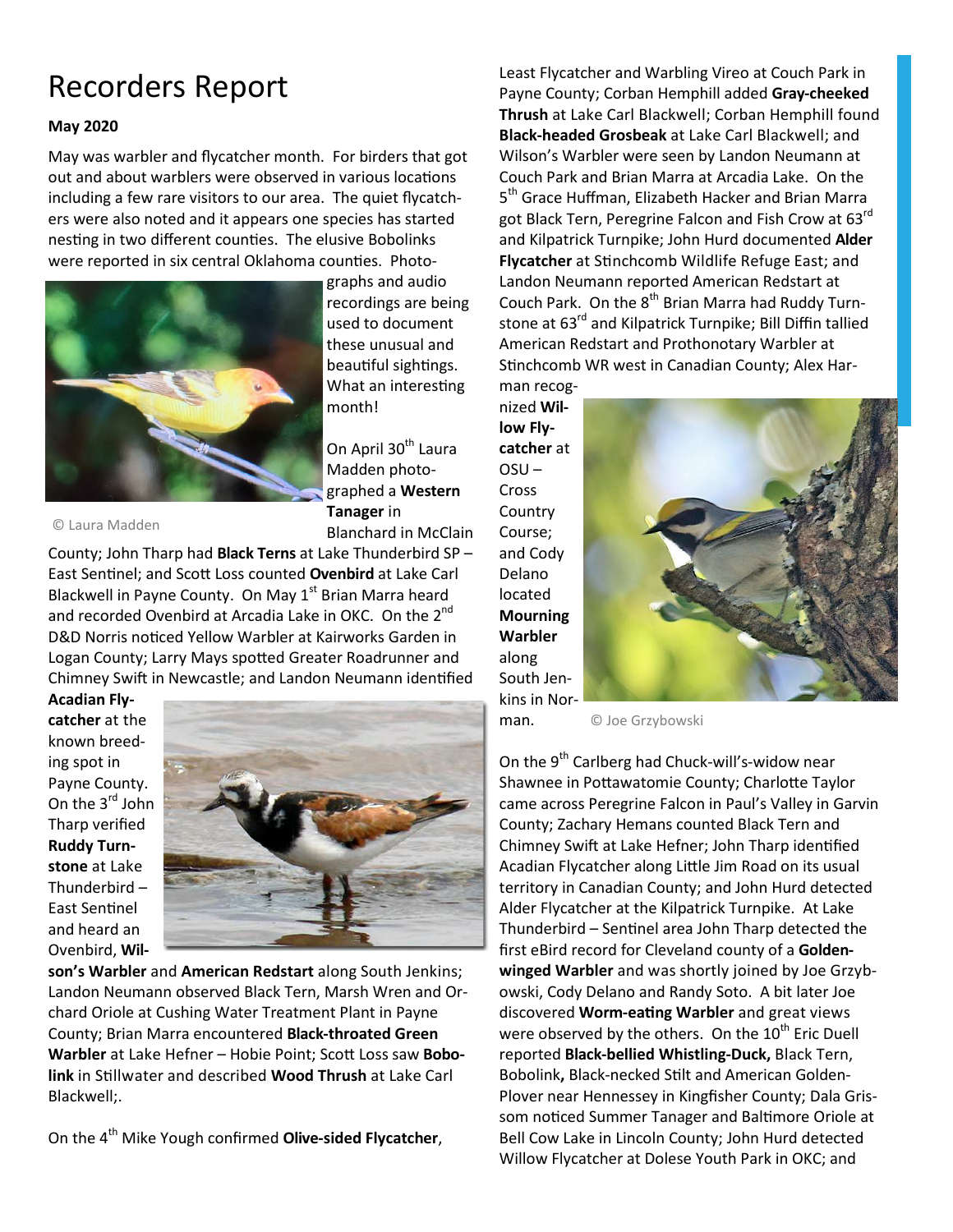Marion Homier photographed Gray-cheeked Thrush in Choctaw.

On the  $11<sup>th</sup>$  Joe Grzybowski discovered Western Sandpiper at McClain County Sod Farm and Bobolink at Goldsby Sod Farm in McClain County; and John Tharp located Olive-sided Flycatcher, Alder Flycatcher and Least Flycatcher at Lake Thunderbird – West Sentinel.



© Marion Homier

On the 12<sup>th</sup> Brian Marra recorded Olive-sided Flycatcher, Willow Flycatcher, Wilson's Warbler and Prothonotary Warbler at the Maud Wetland in Seminole County; Rusty Derringer recog-

nized Olivesided Flycatcher south of Guthrie in Logan County; Grace Huffman and Elizabeth Hacker spotted **Blackburnian Warbler,** Wilson's Warbler and Sora Rail at Rose Lake; Landon Neumann ob-



served Mourning Warbler and Magnolia Warbler at Couch Park in Stillwater; and **Caspian Tern** were seen by Branden Farris at Lake Hefner - Stars and Stripes Park; Scott Loss at Lake Carl Blackwell and John Tharp at Lake Thunderbird – East Sen- %nel plus John also had **Least Tern**.

On the 13<sup>th</sup> Jonathan Anderson added Swainson's Thrush in Tecumseh in Pottawatomie County; William Radke discovered Sanderling, Dunlin, Marbled Godwit, Black-necked Stilt and Sora Rail in Yukon; and Zach DuFran with Larry Mays, Dick Gunn and Jeremy Ross found Black-throated Green Warbler at Lake Thunderbird – South Sentinel. On the  $14<sup>th</sup>$  Caleb McKinney encountered Black-chinned Hummingbird in Ninnekah in Grady County; and Chad Ellis tallied Gray-cheeked Thrush at Stinchcomb WR west. On the 15<sup>th</sup> Scott Loss described **Philadelphia Vireo**, Ovenbird, Alder Flycatcher, Willow Flycatcher, and Least Flycatcher at Sanborn Lake; and Braden Farris

turned up Mourning Warbler at Lake Hefner – Stars and Stripes Park. On the 16<sup>th</sup> Bill and Linda Adams had Bobolink southeast of Ninnekah in Grady County. On the 17<sup>th</sup> Landon Neumann heard **Veery** at Couch Park in Payne County; John Hurd confirmed Blackburnian Warbler at home in OKC; and Landon Neumann had Least Bittern at the Cushing Water Treatment Plant.

On the  $18^{th}$  Braden Farris viewed Olive-sided Flycatcher along south Lake Hefner. On the  $19<sup>th</sup>$  Brian Marra had Least Tern at Lake Hefner – Hobie Point. On the  $20<sup>th</sup>$  Erik Atwell spotted Common Nighthawk at I-35 North Bound Rest Stop in Garvin County; Rusty Derringer noticed American Redstart



and Blackpoll Warbler in southeast Guthrie; and Bill Diffin reported Black-bellied Whistling -Duck flew over Rose Lake. On the 22<sup>nd</sup> Scott Loss detected Least Tern and Common Nighthawk at Boomer Lake Park. On the 23<sup>rd</sup> Bill Diffin identified Least Bittern, Wood Duck, Alder Flycatcher and Warbling Vireo at Lake Overholser – Coffer Dam. On the 29<sup>th</sup> Benjamin

Ferraro found Chimney Swift in Shawnee. On the 30<sup>th</sup> Jason Shaw counted Red-headed Woodpecker at USAO Habitat Area in Grady County. And now it is time for Breeding Bird Survey and Breeding Bird Atlas projects. Which one(s) are you involved with?

In the Central Oklahoma area during May 2020, **222** species were reported with 26 new species bringing the total for 2020 to 284. I appreciate those who help provide the history of central Oklahoma birds. Information is accessed at: ebird. 2020 eBird: An online database of bird distribution and abundance [web application]. eBird Cornell Lab of Ornithology, Ithaca, New York. Available: http://www.ebird.org/ subnational1/US-OK/region. (Accessed: May 31, 2020). And occasionally from Facebook and the OKBIRDS List. I can be contacted by e-mail at emkok@earthlink.net. Esther M. Key, Editor.